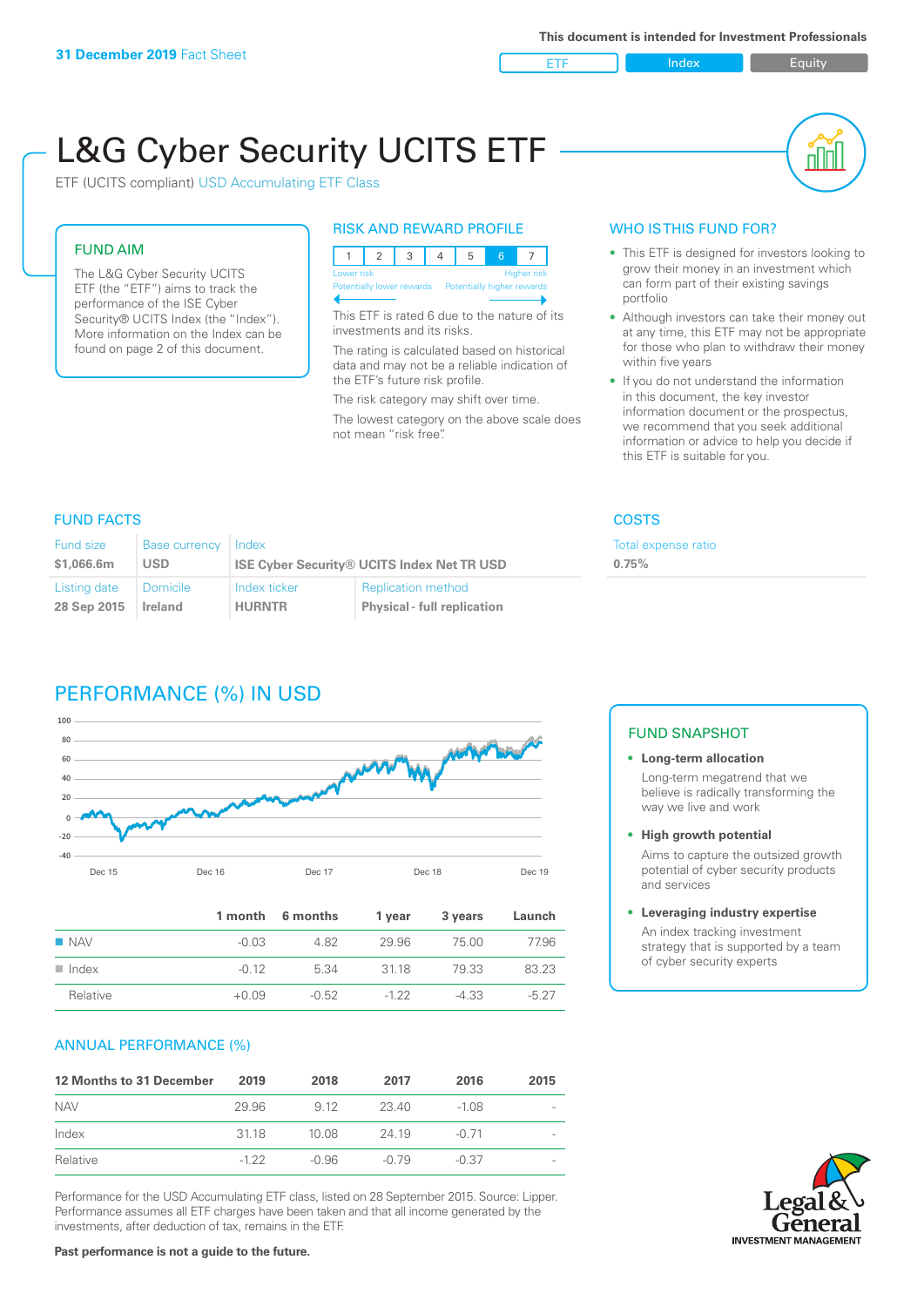### L&G Cyber Security UCITS ETF

ETF (UCITS compliant) USD Accumulating ETF Class

### INDEX BREAKDOWN

The breakdowns below relate to the Index. The ETF's portfolio may deviate from the below. All data source LGIM unless otherwise stated. Totals may not sum to 100% due to rounding.





■ Top 10 constituents 35.4% Rest of Index 64.6% No. of constituents in Index 49

### TOP 10 CONSTITUENTS (%)

| Fortinet           | 4.2 |
|--------------------|-----|
| Splunk             | 3.8 |
| FireEye            | 3.7 |
| Rapid7             | 3.6 |
| Cyberark           | 3.5 |
| Palo Alto Networks | 3.5 |
| Nortonl ifel ock   | 3.3 |
| <b>Trend Micro</b> | 3.3 |
| Qualys             | 3.3 |
| Radware            | 3.2 |
|                    |     |

### INDEX DESCRIPTION

The Index aims to track the performance of a basket of stocks of companies that are actively engaged in providing cyber security technology and services.

The Index is comprised of companies which are publically traded on various stock exchanges around the world that generate a material proportion of their revenues from the cyber security industry. The industry is deemed to be comprised of companies in the following two subsectors: (1) Infrastructure Providers that develop hardware and software for safeguarding internal and external access to files, websites and networks; and (2) Service Providers that provide consulting and secure cyber-based services.

A company is only eligible for inclusion in the Index if it is of a sufficient size (determined by reference to the total market value of its shares) and it is sufficiently "liquid" (a measure of how actively its shares are traded on a daily basis).

Within the Index, the weights allocated to the Infrastructure Provider and Service Provider subsectors are determined by reference to the relative size of each sector (i.e. the total market value of the shares of all companies within each subsector). Initially, the companies are equally weighted within each subsector. However, an adjustment to the weights is made if any company falls short of a liquidity test that is applied to each company individually.

### INVESTMENT MANAGER

GO ETF Solutions LLP is the investment manager for each of the exchange traded funds (ETFs) issued by Legal & General UCITS ETF Plc and is responsible for the day-to-day investment management decisions for this ETF. The team is highly experienced with respect to all aspects relating to the management of an ETF portfolio, including collateral management, OTC swap trading, adherence to UCITS regulations and counterparty exposure and monitoring.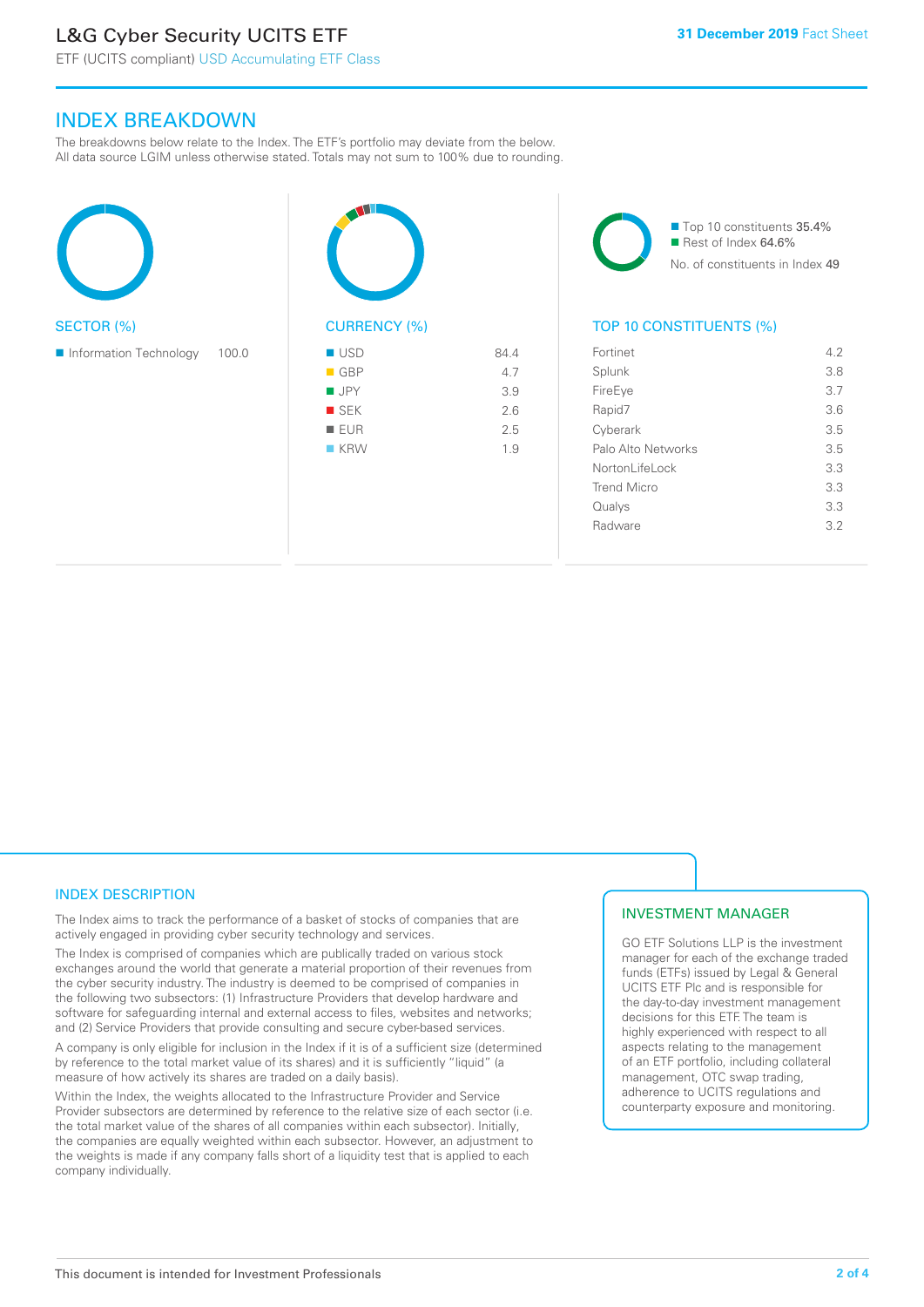## L&G Cyber Security UCITS ETF

ETF (UCITS compliant) USD Accumulating ETF Class

### KEY RISKS

- The value of an investment and any income taken from it is not guaranteed and can go down as well as up. You may not get back the amount you originally invested.
- An investment in the ETF involves a significant degree of risk. Any decision to invest should be based on the information contained in the relevant prospectus. Prospective investors should obtain their own independent accounting, tax and legal advice and should consult their own professional advisers to ascertain the suitability of the ETF as an investment.
- The value of the shares in the ETF is directly affected by increases and decreases in the value of the Index. Accordingly the value of a share in the ETF may go up or down and a shareholder may lose some or the entire amount invested.
- The ETF's ability to closely track the Index will be affected by its ability to purchase and/or sell the Index constituents and any legal or regulatory restrictions or disruptions affecting them.
- The ETF's ability to closely track the Index will also be affected by transaction costs and taxes incurred when adjusting its investment portfolio generally and/ or to mirror any periodic adjustments to the constituents of the Index. There can be no certainty that ETF shares can always be bought or sold on a stock exchange or that the market price at which the ETF shares may be traded on a stock exchange will reflect the performance of the Index.
- The ETF is subject to the risk that third party service providers (such as a bank entering into swaps with the ETF or the ETF's depositary) may go bankrupt or fail to pay money due to the ETF or return property belonging to the ETF.
- As the Index includes micro, small and medium-sized publicly traded companies, the ETF is subject to the risk that such companies may be more vulnerable to adverse business or economic events and greater and more unpredictable price changes than larger companies or the stock market as a whole.
- The ETF is subject to the risks associated with technology-focused companies and are particularly vulnerable to rapid developments in technology (which may leave their products out-of-date), government regulation and competition from domestic and foreign competitors who may have lower production costs. Such companies may also have difficulties establishing and maintaining patents, copyrights, trademarks and trade secrets relating to their products which could negatively affect their value.

For more information, please refer to the key investor information document on our website Ø

### TRADING INFORMATION

| <b>Exchange</b>           | <b>Currency ISIN</b> |              | <b>SEDOL</b>   | <b>Ticker</b> | <b>Bloomberg</b> |
|---------------------------|----------------------|--------------|----------------|---------------|------------------|
| London Stock Exchange USD |                      | IE00BYPLS672 | <b>BYPLS67</b> | USPY          | <b>USPYLN</b>    |
| London Stock Exchange GBP |                      | IE00BYPLS672 | BYRGP36        | <b>ISPY</b>   | <b>ISPY IN</b>   |
| Borsa Italiana            | EUR                  | IE00BYPLS672 | <b>BYV7098</b> | <b>ISPY</b>   | <b>ISPY IM</b>   |
| Deutsche Börse            | EUR                  | DE000A14ZT85 | <b>BYN2022</b> | USPY          | <b>USPY GY</b>   |
| <b>SIX Swiss Exchange</b> | <b>CHF</b>           | IE00BYPLS672 | <b>RYSXHT6</b> | <b>ISPY</b>   | <b>ISPY SW</b>   |
| NYSE Euronext             | <b>FUR</b>           | IE00BYPLS672 | <b>BE33SD9</b> | ISPY          | <b>ISPY NA</b>   |

The currency shown is the trading currency of the listing.



### SPOTLIGHT ON LEGAL & GENERAL INVESTMENT MANAGEMENT

We are one of Europe's largest asset managers and a major global investor, with assets under management of €1,268.0 billion (as at 30 June 2019). We work with a wide range of global clients, including pension schemes, sovereign wealth funds, fund distributors and retail investors.

The AUM disclosed aggregates the assets managed by LGIM in the UK, LGIMA in the US and LGIM Asia in Hong Kong. The AUM includes the value of securities and derivatives positions.

### COUNTRY REGISTRATION



### TO FIND OUT MORE



#### **Index Disclaimer**

Nasdaq, Inc. and its respective affiliates do not guarantee the accuracy and/or the completeness of the ISE Cyber Security® UCITS Index (the "Index") or any data included therein and Nasdaq, Inc. and its respective affiliates shall have no liability for any errors, omissions, or interruptions therein. Nasdaq, Inc. and its respective affiliates make no warranty, express or implied, as to results to be obtained by the adviser, owners of the ETF, or any other person or entity from the use of the Index or any data included therein. Nasdaq, Inc. and its respective affiliates make no express or implied warranties, and expressly disclaim all warranties, of merchantability or fitness for a particular purpose or use with respect to the Index or any data included therein. Without limiting any of the foregoing, in no event shall Nasdaq, Inc. or its respective affiliates have any liability for any lost profits or indirect, punitive, special or consequential damages or losses, even if notified of the possibility of such damages.